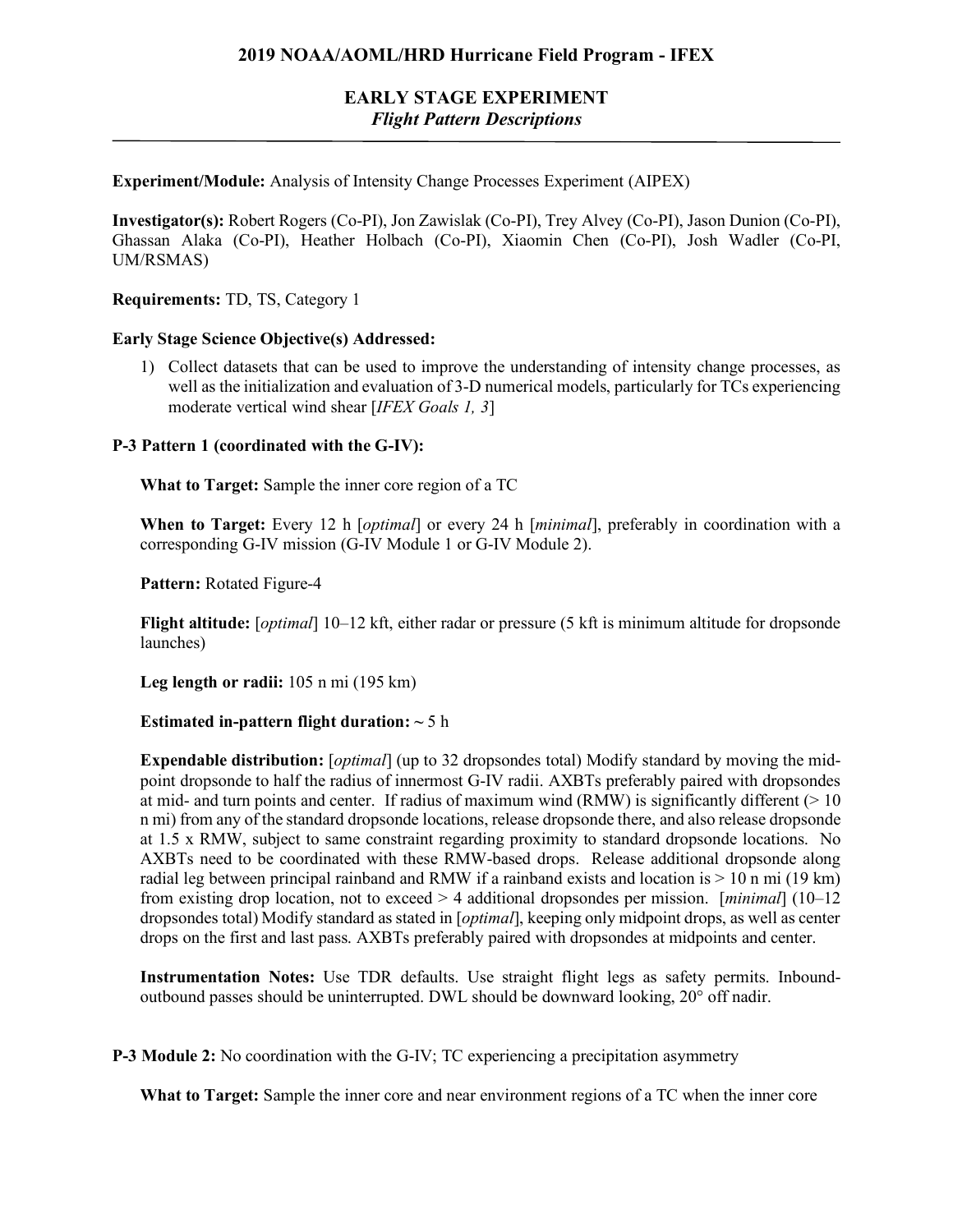## **2019 NOAA/AOML/HRD Hurricane Field Program - IFEX**

# **EARLY STAGE EXPERIMENT** *Flight Pattern Descriptions*

precipitation distribution is asymmetric and when the G-IV is not available for coordination

**When to Target:** Every 12 h [*optimal*] or every 24 h [*minimal*]

#### **Pattern:**

[optimal] P-3 Circumnavigation with rotated Figure-4 (modified from the standard). [minimal] P-3 Circumnavigation with single Figure-4 (standard).

Note: The circumnavigation can be adjusted for hazard avoidance; e.g., if pattern in downshear hemisphere is not possible, the circumnavigation can be abbreviated to the upshear hemisphere with a pass over the center (see example below: Figure-4 in green, circumnavigation in orange, shear vector heading in black, 'X' is a dropsonde location).



*Figure AIPEX1*

**Flight altitude:** Figure-4: [*optimal*] 10–12 kft (5 kft is minimum altitude for dropsonde launches). Circumnavigation: As high as possible [*optimal*] above 25 kft [*minimal*]

**Leg length or radii:** 105 n mi (195 km) leg length. Radius of circumnavigation is preferably as close to the inner-core precipitation shield as safety allows.

**Estimated in-pattern flight duration:** [*optimal*] Circumnavigation with rotated Figure-4, ~6 h; [*minimal*] Circumnavigation with single Figure-4,  $\sim$  4 h

## **Expendable distribution:**

[*optimal*] Use the standard for P-3 circumnavigation (8 dropsondes), as well as for rotated Figure-4 (20 dropsondes, 28 total with circumnavigation) or single Figure-4 (10 dropsondes, 18 total with circumnavigation). AXBTs preferably paired with dropsondes at mid- and turn points and center.

[*minimal*] Use the standard for P-3 circumnavigation (8 dropsondes), and modify standard Figure-4 by keeping only turn point drops, as well as center drops on the first and last pass (for rotated Figure-4, 10 dropsondes, 18 total with circumnavigation; for single Figure-4, 6 dropsondes, 14 total with circumnavigation). AXBTs preferably paired with dropsondes at turn points and center.

**Instrumentation Notes:** Use TDR defaults. Use straight flight legs as safety permits. Inboundoutbound passes should be uninterrupted. DWL should be downward looking, 20° off nadir.